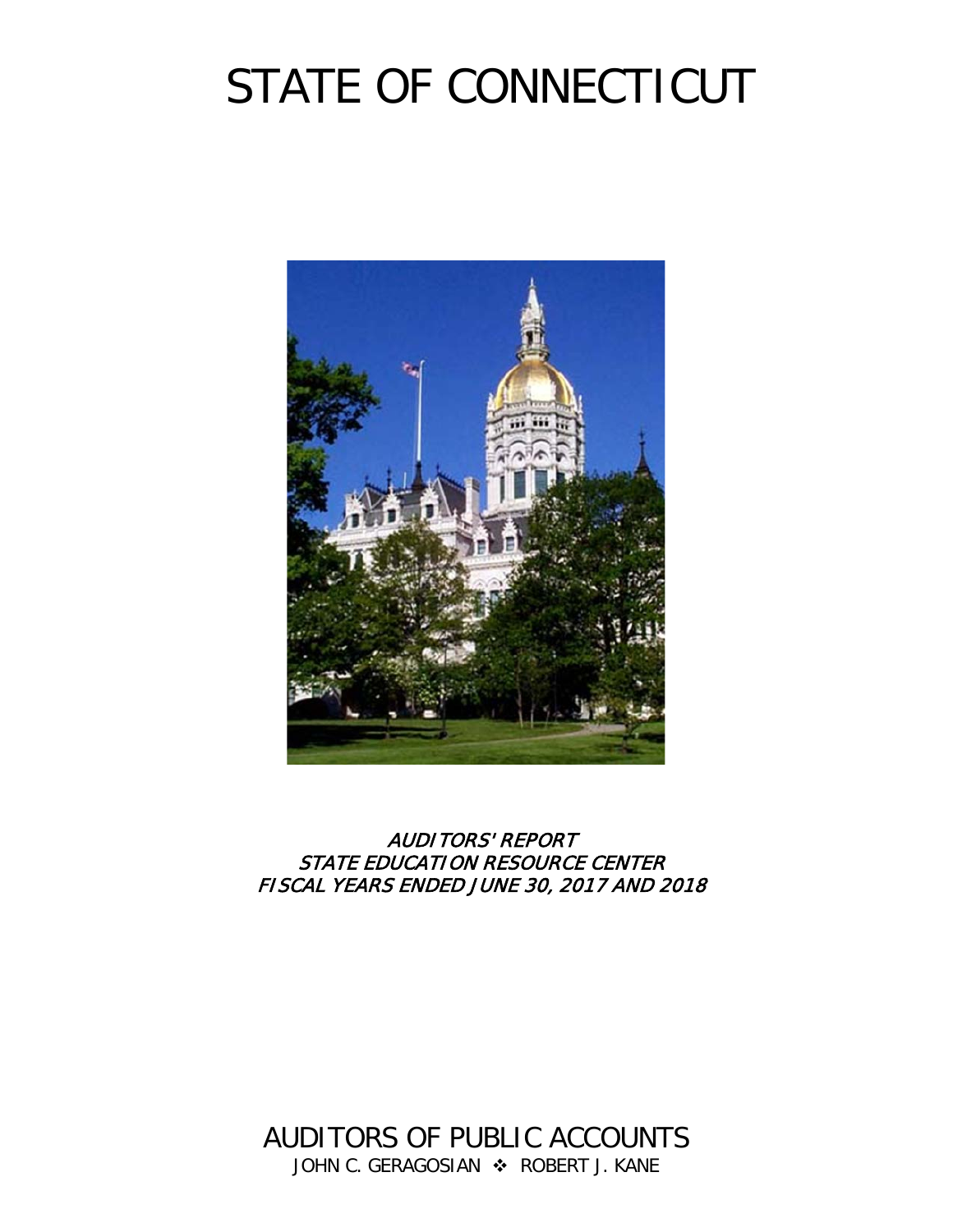| SERC Foundation, Inc. - Noncompliance with Bylaws and Best Practices 8 |
|------------------------------------------------------------------------|
|                                                                        |
|                                                                        |
|                                                                        |
|                                                                        |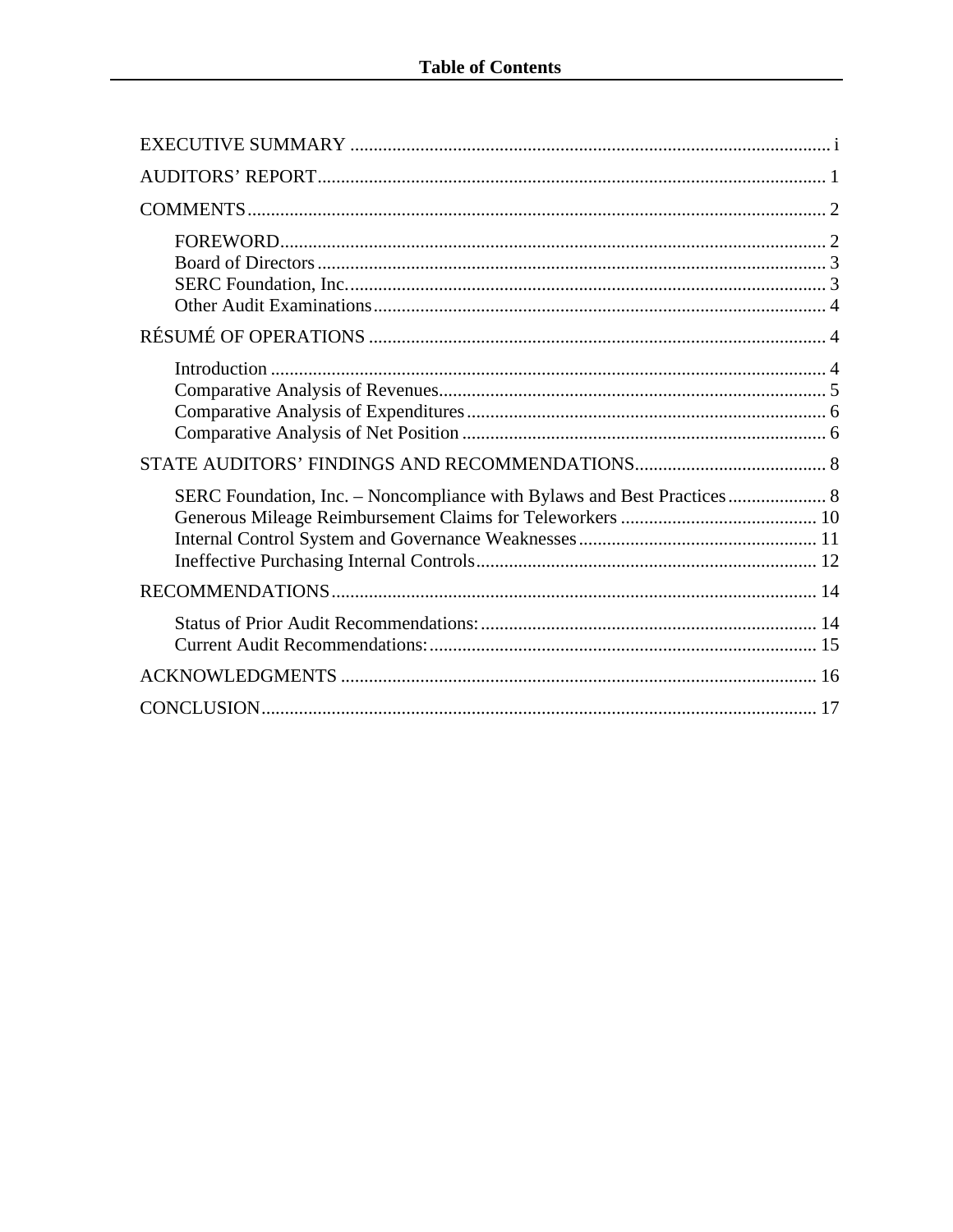# **December 1, 2020**

# **EXECUTIVE SUMMARY**

<span id="page-2-0"></span>In accordance with the provisions of Sections 1-122, 2-90 and 10-357b(c) of the Connecticut General Statutes, we have audited certain operations of the State Education Resource Center (SERC). The objectives of this review were to evaluate the quasi-public agency's internal controls; compliance with policies and procedures, as well as certain legal provisions; and management practices and operations for the fiscal years ended June 30, 2017 and 2018.

The findings and recommendations are presented below:

| Page 8  | The SERC Foundation did not have audits conducted nor develop a whistleblower<br>policy. The agreement between SERC and its foundation is not consistent with<br>established best practices, and there was inconsistent accounting for transactions<br>between the entities. Additionally, the SERC Foundation was used as a pass-through<br>agency without established policies and procedures. The State Education Resource<br>Center should ensure that the SERC Foundation complies with its bylaws and<br>implements policies and procedures consistent with established best practices.<br>(Recommendation 1.) |
|---------|----------------------------------------------------------------------------------------------------------------------------------------------------------------------------------------------------------------------------------------------------------------------------------------------------------------------------------------------------------------------------------------------------------------------------------------------------------------------------------------------------------------------------------------------------------------------------------------------------------------------|
| Page 10 | SERC's telework policy allowed employee mileage reimbursement claims that are<br>more generous than generally accepted public policy. The State Education Resource<br>Center modified its mileage reimbursement policy to be consistent with generally<br>accepted public policy. The new policy was approved by the board of directors<br>effective July 1, 2020.                                                                                                                                                                                                                                                   |
| Page 11 | SERC's board of directors did not approve fiscal policies necessary to meet all of its<br>internal control objectives and SERC did not fulfill all statutorily required annual<br>reporting requirements. SERC should continue to develop a comprehensive internal<br>control system that is appropriately documented and approved by its board of<br>directors. The internal control system should comply with the General Statutes and<br>operational objectives of the agency. (Recommendation 2.)                                                                                                                |
| Page 12 | The SERC executive director did not always review and approve credit card<br>statements prior to payment. SERC should implement the purchasing and credit card<br>policies that are approved by the board of directors. (Recommendation 3.)                                                                                                                                                                                                                                                                                                                                                                          |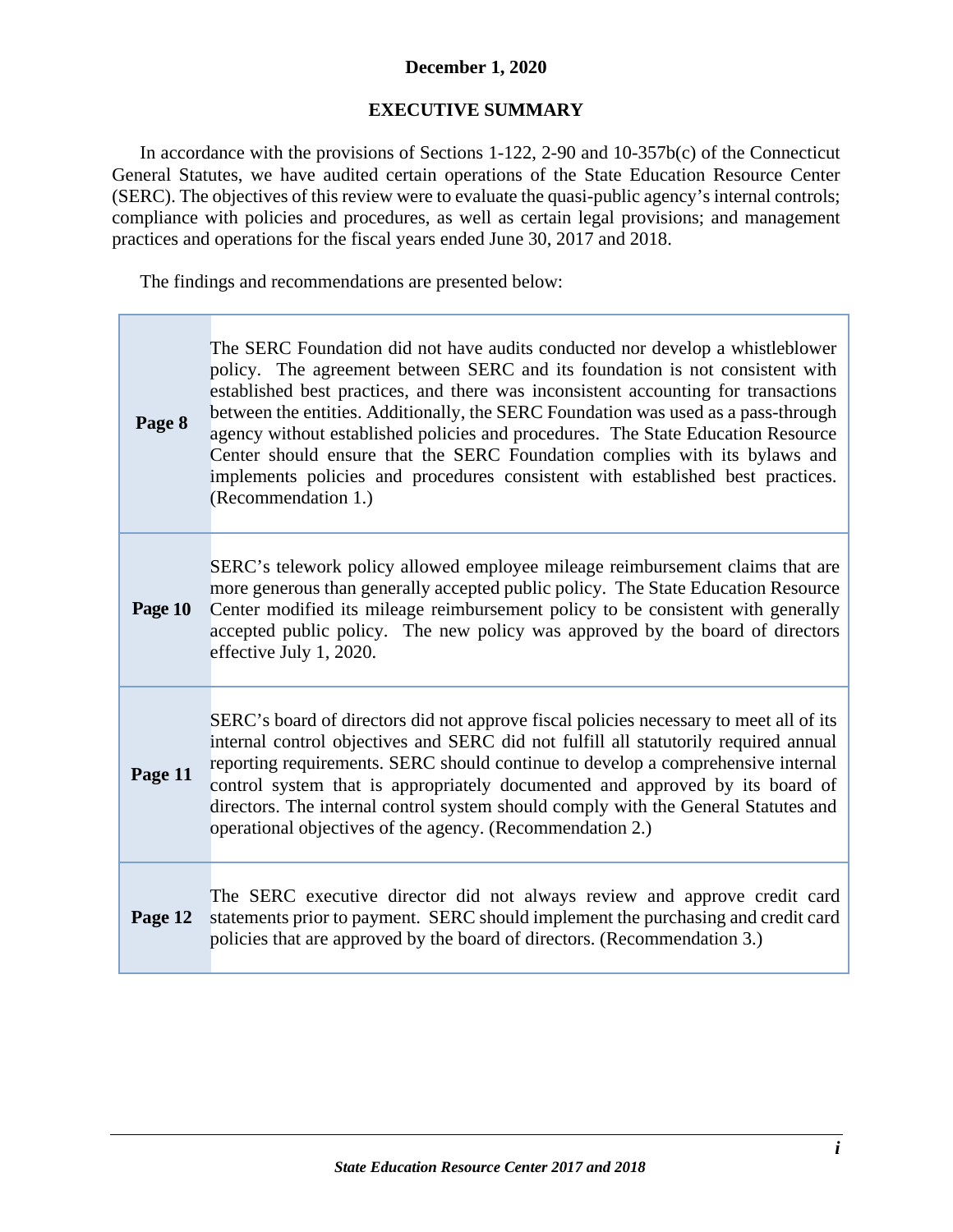# STATE OF CONNECTICUT



AUDITORS OF PUBLIC ACCOUNTS State Capitol JOHN C. GERAGOSIAN 210 Capitol Avenue ROBERT J. KANE Hartford, Connecticut 06106-1559

December 1, 2020

## **AUDITORS' REPORT**

#### **INTRODUCTION**

<span id="page-3-0"></span>We have audited certain operations of the State Education Resource Center in fulfillment of our duties under Sections 1-122, 2-90 and 10-357b(c) of the Connecticut General Statutes. The scope of our audit included, but was not necessarily limited to, the years ended June 30, 2017 and 2018. The objectives of our audit were to:

- 1. Evaluate the center's internal controls over significant management and financial functions;
- 2. Evaluate the center's compliance with policies and procedures internal to the center or promulgated by other state agencies, as well as certain legal provisions; and
- 3. Evaluate the effectiveness, economy, and efficiency of certain management practices and operations, including certain financial transactions.

Our methodology included reviewing written policies and procedures, financial records, minutes of meetings, and other pertinent documents; interviewing various personnel of the center; and testing selected transactions. We obtained an understanding of internal controls that we deemed significant within the context of the audit objectives and assessed whether such controls have been properly designed and placed in operation. We tested certain of those controls to obtain evidence regarding the effectiveness of their design and operation. We also obtained an understanding of legal provisions that are significant within the context of the audit objectives, and we assessed the risk that illegal acts, including fraud, and violations of contracts, grant agreements, or other legal provisions could occur. Based on that risk assessment, we designed and performed procedures to provide reasonable assurance of detecting instances of noncompliance significant to those provisions.

We conducted our audit in accordance with the standards applicable to performance audits contained in Government Auditing Standards, issued by the Comptroller General of the United States. Those standards require that we plan and perform our audit to obtain sufficient, appropriate evidence to provide a reasonable basis for our findings and conclusions based on our audit objectives. We believe that the evidence obtained provides such a basis.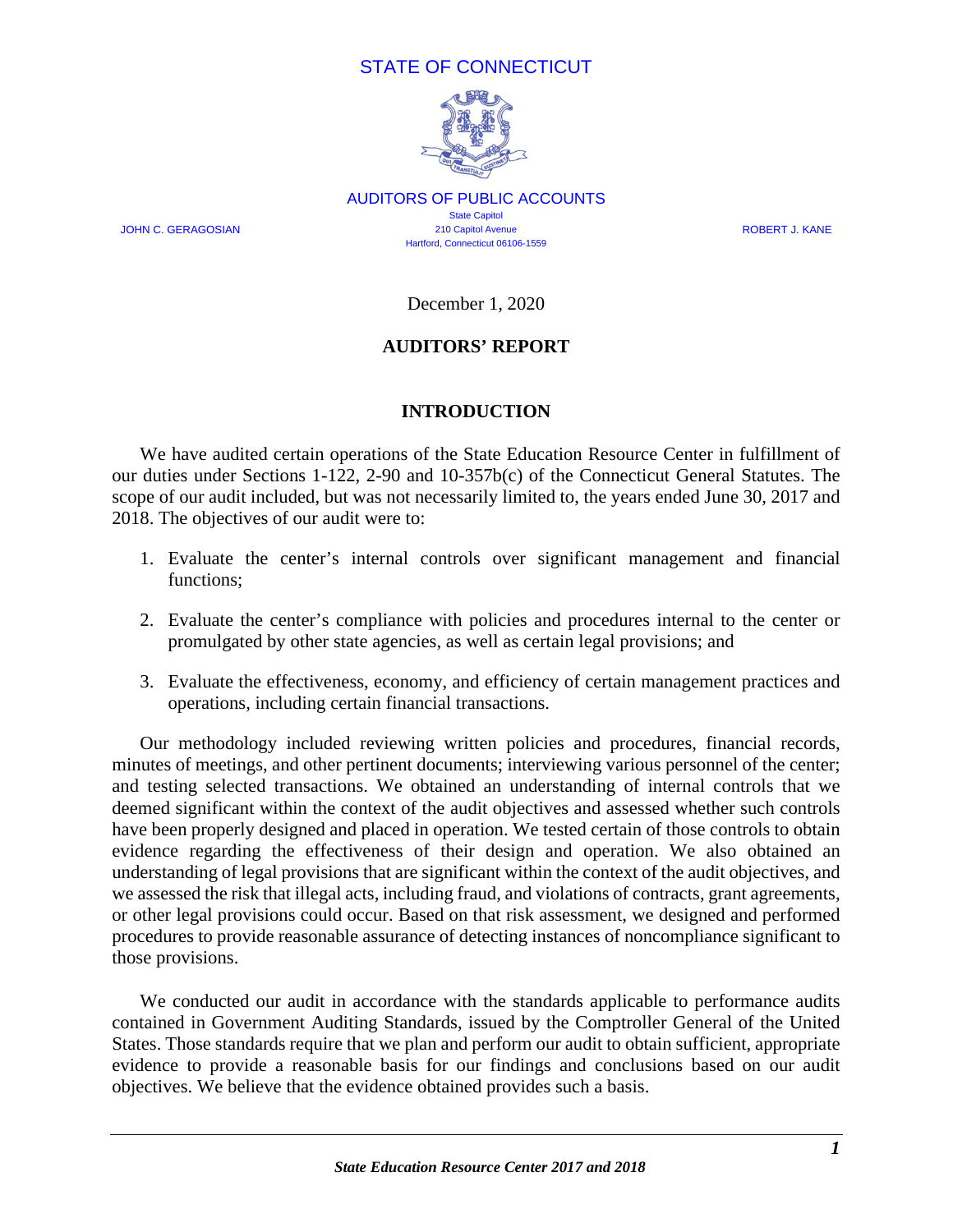The accompanying Résumé of Operations is presented for informational purposes. This information was obtained from various available sources including, but not limited to, the center's management and the state's information systems, and was not subjected to the procedures applied in our audit of the center. For the areas audited, we identified:

- 1. Deficiencies in internal controls;
- 2. Apparent noncompliance with policies and procedures or legal provisions; and
- 3. Need for improvement in management practices and procedures that we deemed to be reportable.

The State Auditors' Findings and Recommendations in the accompanying report presents any findings arising from our audit of the State Education Resource Center.

# **COMMENTS**

## <span id="page-4-1"></span><span id="page-4-0"></span>**FOREWORD**

The state established the State Education Resource Center (SERC) in 1969 (formerly the Special Education Resource Center) to address requirements in the Education of the Handicapped Act. Subsequently, the General Assembly enacted Sections 10-4q and 10-76n of the General Statutes, placing requirements on the State Board of Education (SBE) and the State Department of Education (SDE) related to the operation of SERC and the activities it may perform. SERC operated without a defined status until July 1, 2014 when Public Act 14-212 established it as a quasi-public entity as defined under Section 1-120 of the General Statutes.

SERC currently operates under the provisions of Chapter 179a, Sections 10-357a through 10- 357g, of the General Statutes as a body politic and corporate, constituting a public instrumentality and political subdivision of the state of Connecticut established and created to be a public educational authority acting on behalf of the state.

The duties of SERC are to assist the State Board of Education in the provision of programs and activities that promote educational equity and excellence. The assistance is limited to: training, technical assistance and professional development for local and regional boards of education, school leaders, teachers, families, and community partners in the form of seminars, publications, site visits, on-line content and other appropriate means; maintaining a state education resource center library; publication of technical materials; research and evaluation; and writing, managing, administering, and coordinating grants. In addition, SERC may support early childhood education programs and activities, in collaboration with the Office of Early Childhood, to improve school and district academic performance and close achievement gaps between socioeconomic subgroups.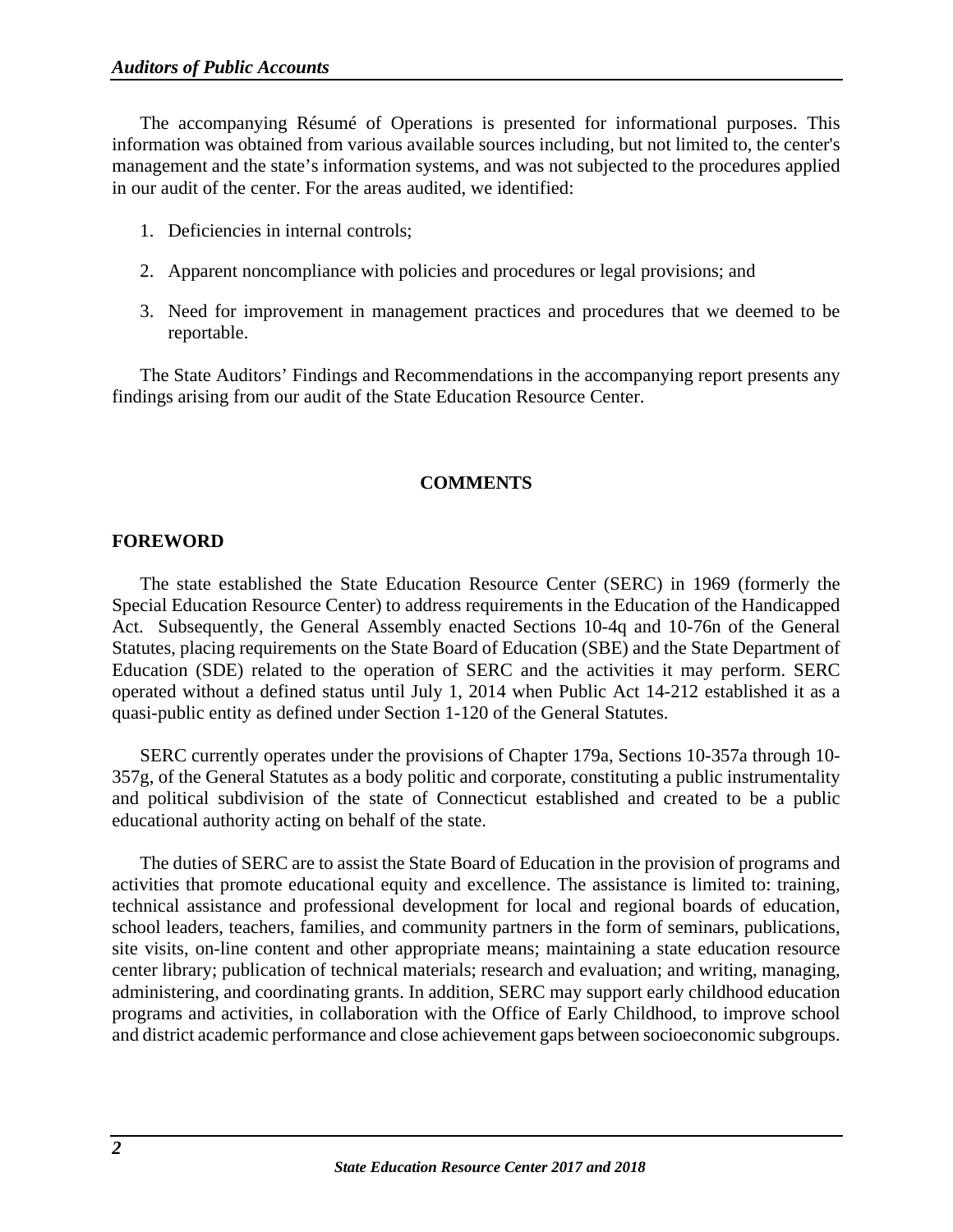The SERC board of directors appointed Ingrid Canady as interim executive director on December 2, 2014, and executive director on October 12, 2016. She served in that capacity throughout the audited period.

#### <span id="page-5-0"></span>**Board of Directors**

Section 10-357a of the General Statutes established SERC and created a 13-member board of directors charged with overseeing SERC. The board consists of 4 members appointed by the Governor, 2 appointed by the State Board of Education, and one each appointed by the president pro tempore of the Senate, majority leader of the Senate, minority leader of the Senate, speaker of the House of Representatives, majority leader of the House of Representatives, minority leader of the House of Representatives, and the Commissioner of Education. The Governor appoints the chairperson of the board from among the members with the advice and consent of the General Assembly.

The SERC board of directors consisted of the following, as of June 30, 2018:

- George A. Coleman, Interim Chairperson, Vice Chairperson
- Elizabeth Brown
- Jeffrey Leake
- Richard J. Porth, Jr.
- Dr. Agnes Quinones
- Charlene Russell-Tucker
- Thomas R. Swan
- Dr. Salvatore Menzo

The board has 5 vacancies, including the chairman of the board appointee.

Subsequent to the audit period, the Governor appointed George A. Coleman as the chairperson in January 2019. Jennifer Tooker and Diane Ullman, PhD also served on the board during the audited period.

#### <span id="page-5-1"></span>**SERC Foundation, Inc.**

The SERC Foundation was established as a  $501(c)(3)$  organization under the United States Internal Revenue Service tax code, effective January 20, 2016. The foundation allows SERC to raise tax-deductible donations as an alternative funding source. SERC and the foundation entered into a memorandum of agreement in November 2016 to clarify their relationship. The agreement appoints 2 SERC board members to the foundation's board, and requires the foundation to provide reports of its programmatic and financial activities to the SERC board of directors. The SERC fiscal department is responsible for foundation accounting, as the foundation has no paid employees and does not maintain its own accounting system.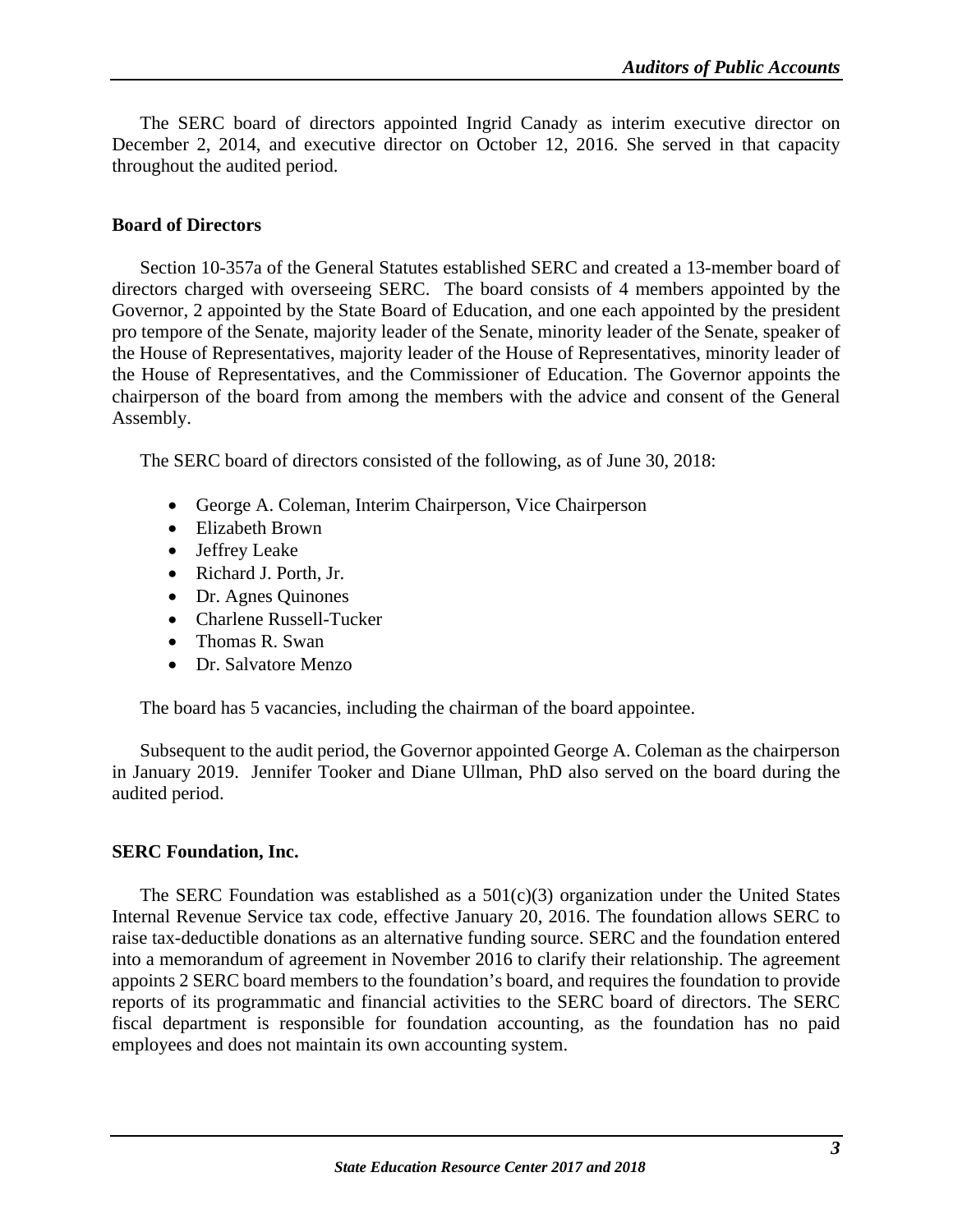The foundation's board of directors consisted of the following members, as of June 30, 2018:

- Jeffrey Leak, Chairperson of Foundation Board and a SERC board member
- George A. Coleman, SERC Board of Directors Vice Chairperson
- Marilyn Calderon
- Paul F. Flinter
- Jessica Sager
- Deborah Stanley-McAulay
- Ex Officio Member Ingrid Canady, SERC Executive Director
- Ex Officio Member Wendy Waithe Simmons, Director of SERC Foundation

SERC has the ability to exercise significant influence over the foundation due to the interrelationship of the boards.

# <span id="page-6-0"></span>**Other Audit Examinations**

Independent public accountants (IPA) audited SERC's financial statements and conducted federal and state single audits for the fiscal years under review. The IPA issued an unmodified opinion on the financial statements and single audits and reported no material weaknesses in internal controls. The federal single audit resulted in a finding related to cash management, citing that SERC drew down excess monies from SDE for the IDEA grant during both fiscal years under review. These findings did not result in any questioned costs.

# <span id="page-6-1"></span>**RÉSUMÉ OF OPERATIONS**

# <span id="page-6-2"></span>**Introduction**

The State Department of Education (SDE) provided over 80% of SERC's funding during the period through federal and state grants, a majority of which was for the federal Individuals with Disabilities Education Act (IDEA) grant. IDEA, which provides education resources for children with disabilities, funds numerous educational initiatives at SERC, including the educational library. The library is a comprehensive resource center that contains current collections of research, reference, and instructional material on education and social services. This free, public lending library assists Connecticut education professionals, college/university students, families, and community members in achieving positive educational and life outcomes for all learners. The library closed on June 29, 2018 due to fiscal challenges, and reopened in December 2019.

SERC's other significant educational initiatives include:

• School Climate Transformation Grant (SCTG) – SCTG is a federally funded initiative administered on the behalf of SDE to provide schools with on-site, job-embedded training and technical assistance in implementing Connecticut's Positive Behavioral Interventions and Supports program. In spring 2015, SERC held a competitive selection process through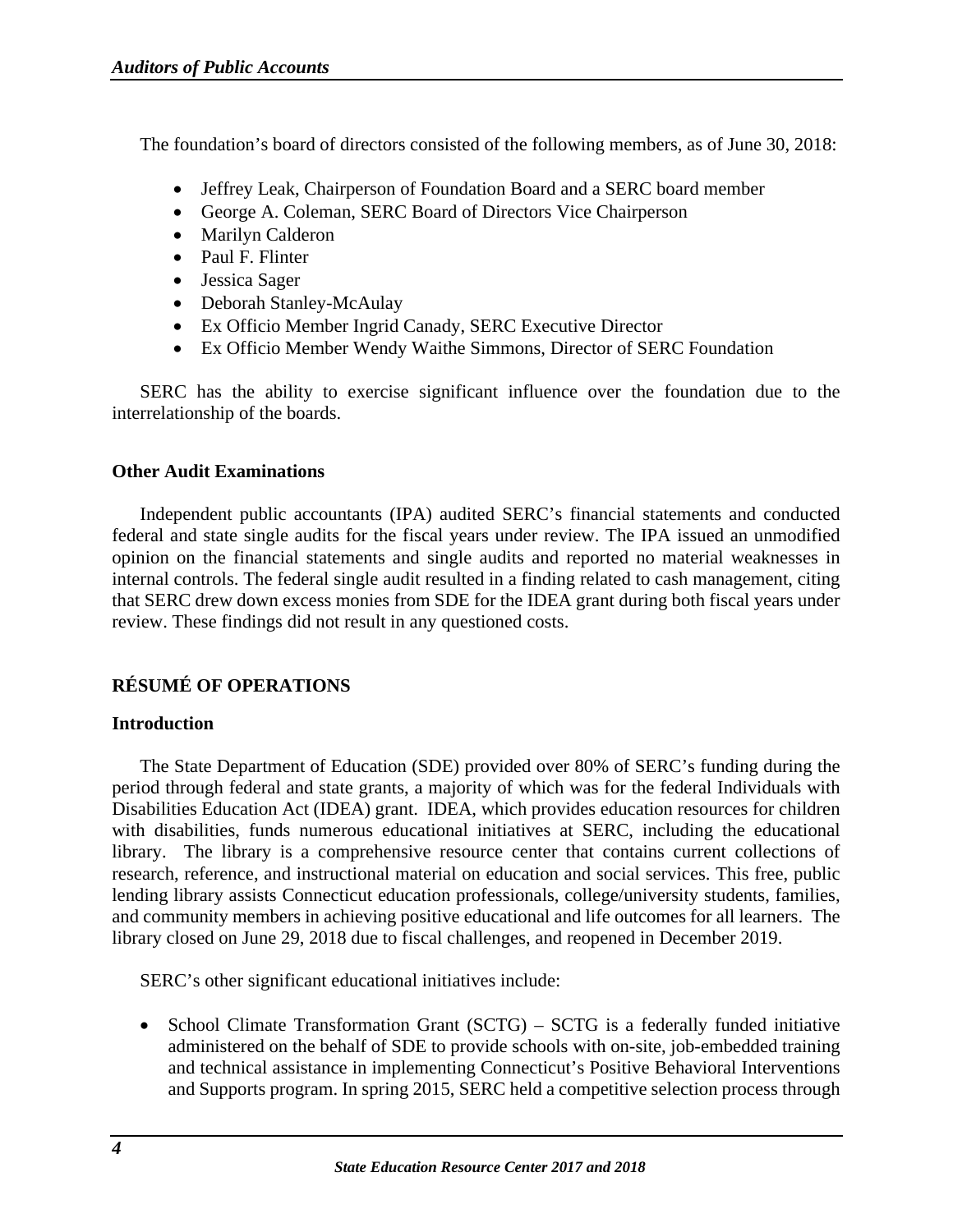which Wilbur L. Cross, a pre-kindergarten to grade 8 school in Bridgeport; Keigwin Annex School, a 6th-grade-only school in Middletown; and Naugatuck High School, a comprehensive grade 9-12 high school, were selected to participate in the 2015-2018 Cohort.

- Service Contracts with Local Education Agencies (LEA) SERC contracts with LEA to provide training and technical assistance. These service contracts account for approximately 7% of SERC's revenue, and provide funding that is independent of federal and state grants.
- State Parent Trust Grant (SPTG) SPTG is a state funded initiative administered on behalf of SDE to expand opportunities and the number of communities offering parent leadership training. SERC uses the resources to increase the awareness of issues that matter to families and emphasize the important role they play as advocates. SERC provides SPTG awards to local education agencies and non-profits to provide training to achieve the program's objectives. SERC transferred administration of the SPTG program back to SDE during fiscal year 2018-2019 due to significant reductions in grant funding.

We performed a comparative analysis of SERC revenue, expenditures and net position based on amounts presented in SERC's audited financial statements for the fiscal years ended June 30, 2017 and 2018. It should be noted that there was an adjustment to amounts reported in SERC's financial statements for the fiscal year ended June 30, 2016 due to a change in the reporting of SERC's net pension liability under the Connecticut State Teachers' Retirement System.

#### <span id="page-7-0"></span>**Comparative Analysis of Revenues**

SERC's operations are financially dependent on federal and state grants, primarily funded by SDE, which account for the majority of SERC's revenues and are the most significant economic factor that can impact its operations. A summary of SERC revenues by category follows:

|                          | <b>Fiscal Year Ended June 30,</b> |             |                       |
|--------------------------|-----------------------------------|-------------|-----------------------|
| <b>Revenue Category</b>  | 2018                              | 2017        | 2016<br>(as restated) |
| Federal and State grants | \$4,572,129                       | \$5,357,843 | \$6,962,433           |
| On-behalf amount         | 88,470                            | 731,476     |                       |
| Intergovernmental        | 4,660,599                         | 6,089,319   | 6,962,433             |
| Charges for services     | 771,407                           | 902,854     | 964,553               |
| Private funding          | 46,215                            | 159,648     | 191,827               |
| Other                    | 15,347                            | 125,276     | 2,980                 |
| <b>Total Revenues</b>    | \$5,493,568                       | \$7,277,097 | \$8,121,793           |

Reductions in revenue for both fiscal years were due primarily to reduced federal and state grant funding. On-behalf amounts represent contributions paid by the state for SERC employees participating in the Connecticut State Teachers' Retirement System. Charges for services represent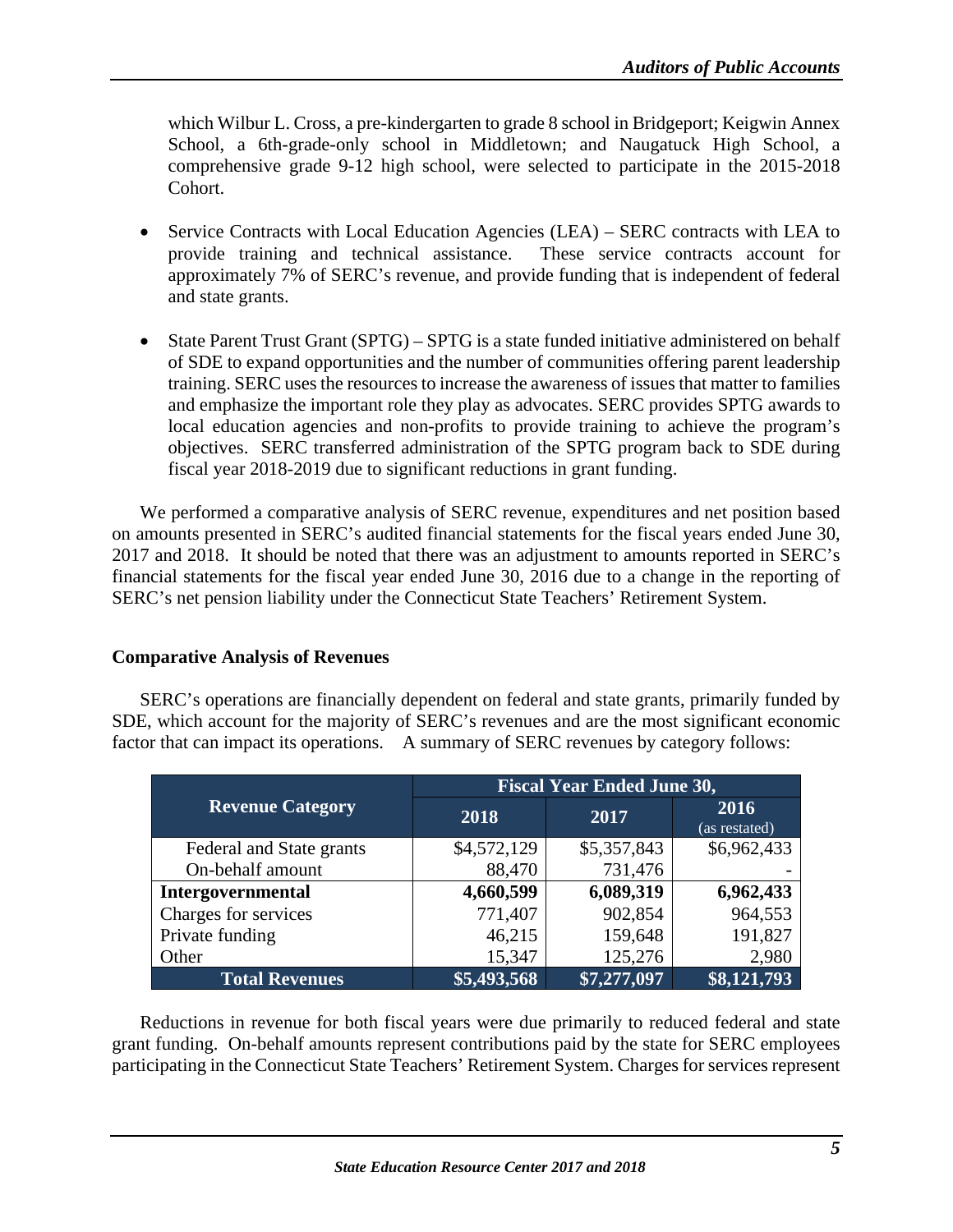revenue from contracted services provided to local school districts and fees paid by participants attending SERC-funded events.

#### <span id="page-8-0"></span>**Comparative Analysis of Expenditures**

SERC primarily makes expenditures pursuant to federal, state, and private restrictions on grant revenue. Revenue generated from charges for services is unrestricted and the related expenditures are subject only to approval by the SERC board of directors. A summary of expenditures by category follows:

|                             | <b>Fiscal Year Ended June 30,</b> |             |                       |
|-----------------------------|-----------------------------------|-------------|-----------------------|
| <b>Expenditure Category</b> | 2018                              | 2017        | 2016<br>(as restated) |
| <b>Salaries</b>             | \$3,657,664                       | \$3,986,791 | \$4,339,083           |
| <b>Employee benefits</b>    | 825,694                           | 897,165     | 1,298,283             |
| On-behalf amount            | 88,470                            | 731,476     |                       |
| Programs and events         | 629,975                           | 613,903     | 491,907               |
| External contract services  | 71,581                            | 211,319     | 631,084               |
| Grantee payments            |                                   | 273,141     | 479,676               |
| Professional development    | 2,947                             | 24,677      | 20,530                |
| Occupancy                   | 238,034                           | 200,217     | 171,876               |
| Technology                  | 66,789                            | 25,784      | 189,075               |
| Marketing                   | 14,375                            | 15,443      | 112,615               |
| Library                     | 20,677                            | 44,859      | 80,183                |
| Foundation                  |                                   | 32,537      | 69,663                |
| Professional services       | 38,525                            | 86,364      | 40,743                |
| Insurance                   | 214,030                           | 131,448     | 26,943                |
| Travel                      | 56,964                            | 46,256      | 16,998                |
| Office supplies             | 8,070                             | 16,023      | 5,103                 |
| Other                       | 37,183                            |             | 68,699                |
| Depreciation                | 30,572                            | 32,824      | 32,824                |
| <b>Total Expenditures</b>   | \$6,001,550                       | \$7,370,227 | \$8,075,285           |

Total expenditures decreased in both fiscal years reviewed due primarily to a reduction in salaries, employee benefits, and grantee payments. Decreases in salaries and employee benefits were due to reduced grant funding, as well as employee layoffs in fiscal year 2017-2018. Decreases in grantee payments were due to the reduction of private grants, which are now being provided to the SERC Foundation. On-behalf amounts represent contributions paid by the state for SERC employees participating in the Connecticut State Teachers' Retirement System.

#### <span id="page-8-1"></span>**Comparative Analysis of Net Position**

Over time, net position may serve as a useful indicator of SERC's financial position. SERC uses unrestricted net position to meet ongoing obligations to its employees and creditors. The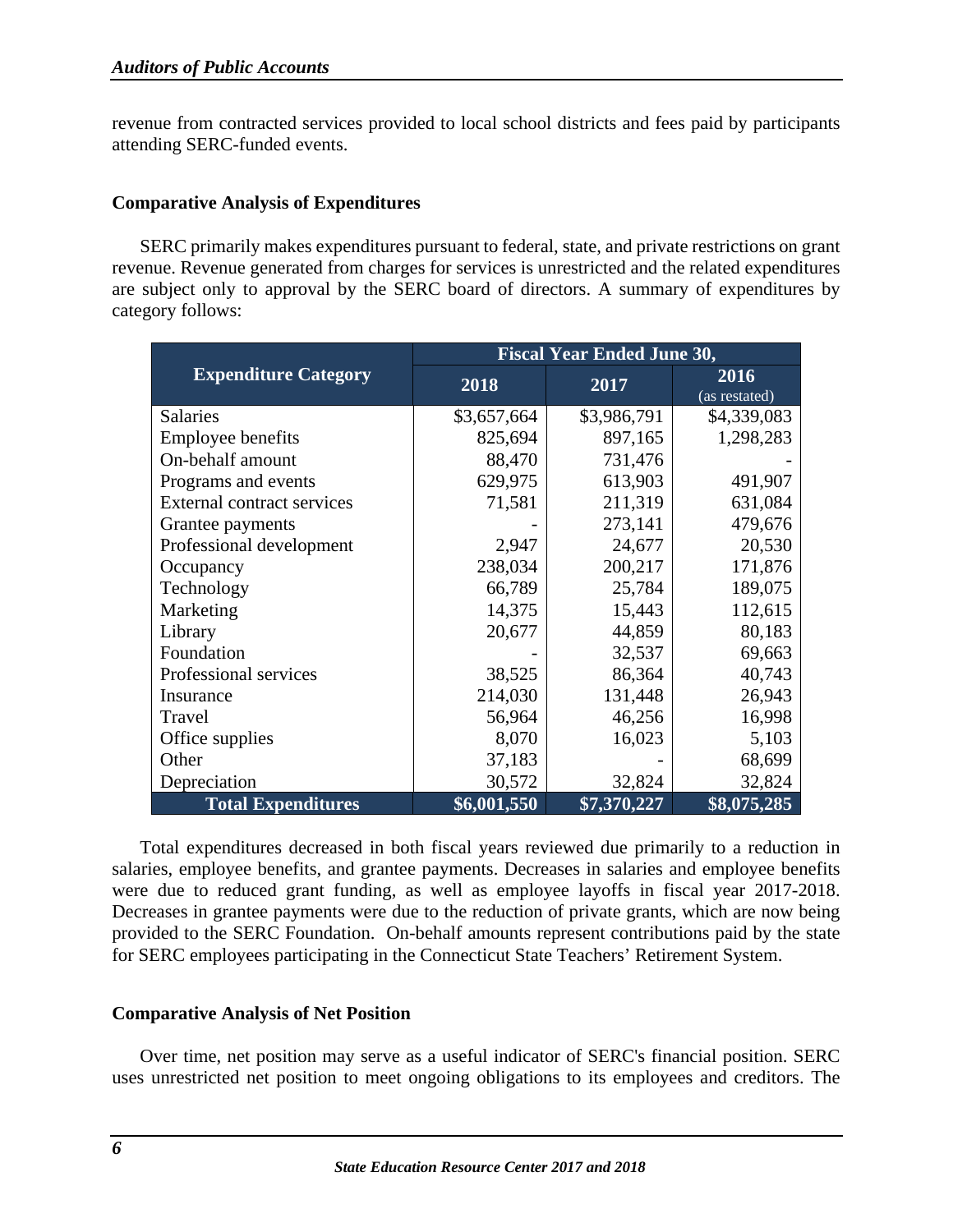|                                  | <b>Fiscal Year Ended June 30,</b> |             |                       |
|----------------------------------|-----------------------------------|-------------|-----------------------|
|                                  | 2018                              | 2017        | 2016<br>(as restated) |
| <b>Current assets</b>            | \$2,309,223                       | \$3,405,642 | \$3,748,466           |
| Capital assets (net)             | 281,629                           | 300,216     | 401,564               |
| <b>Totals assets</b>             | 2,590,852                         | 3,705,858   | 4,150,030             |
| <b>Current liabilities</b>       | 1,289,604                         | 1,928,084   | 2,228,540             |
| Noncurrent liabilities           | 65,412                            | 33,956      | 14,143                |
| <b>Totals liabilities</b>        | 1,355,016                         | 1,962,040   | 2,242,683             |
| Net position:                    |                                   |             |                       |
| Net investment in capital assets | 281,629                           | 300,216     | 401,564               |
| Unrestricted                     | 954,207                           | 1,443,602   | 1,504,933             |
| <b>Total Net Position</b>        | \$1,235,836                       | \$1,743,818 | \$1,906,497           |

remaining balance is its investment in capital assets (e.g., furniture, equipment, and computer equipment). A summary of SERC's net position follows:

SERC's assets exceeded its liabilities at the close of each fiscal year. The decreases in net position were due primarily to losses on the disposal of assets, a settlement payment in fiscal year 2016-2017, and reductions in special education grant funding in fiscal year 2017-2018.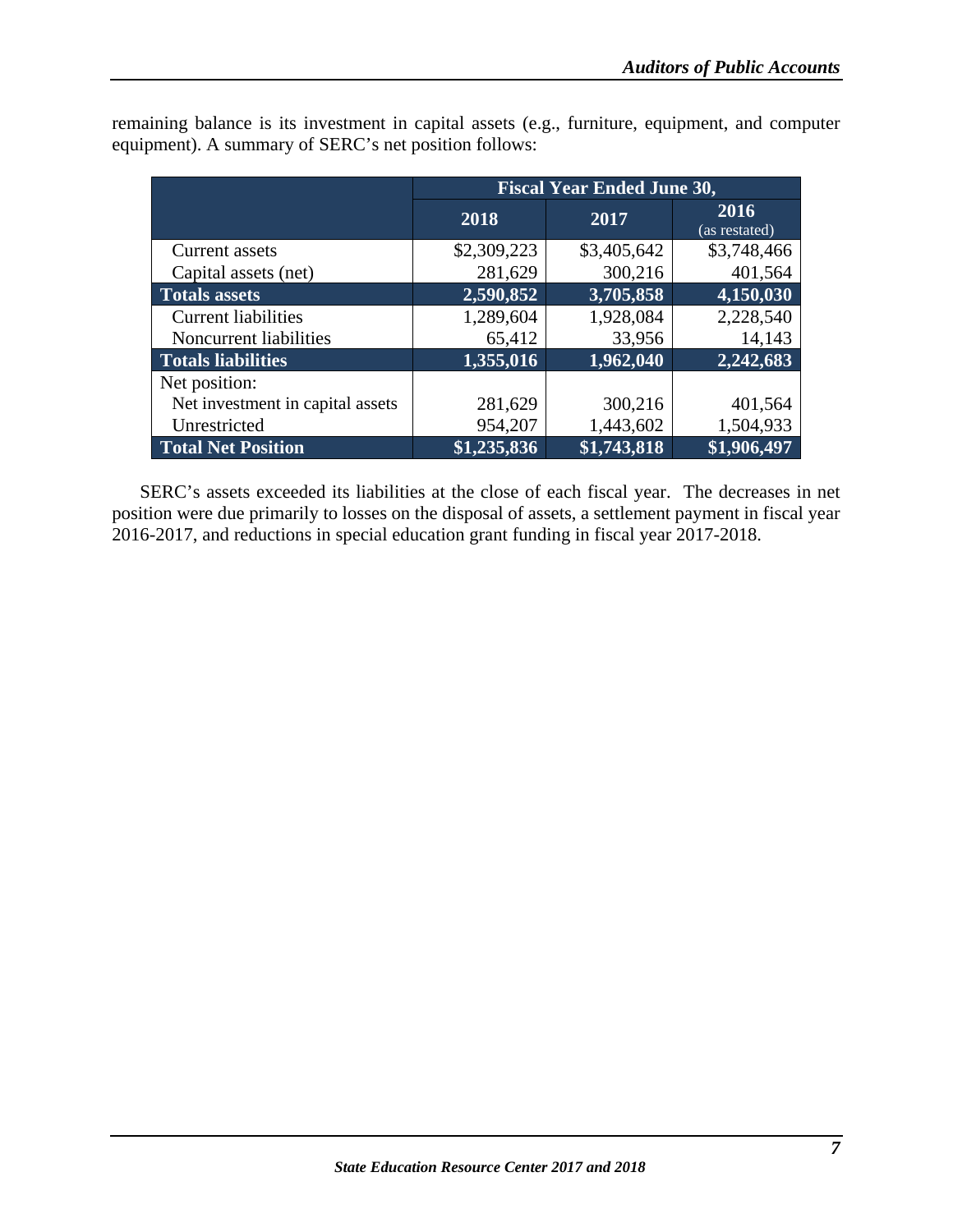# **STATE AUDITORS' FINDINGS AND RECOMMENDATIONS**

<span id="page-10-0"></span>Our examination of the records of the State Education Resource Center disclosed the following 4 findings and recommendations, of which 2 have been repeated from the previous audit:

#### <span id="page-10-1"></span>**SERC Foundation, Inc. – Noncompliance with Bylaws and Best Practices**

*Criteria:* Article V, Section 4 of SERC Foundation, Inc.'s bylaws requires its books and records to be audited in accordance with standard accounting practices at the close of each fiscal year.

> Sound business practice dictates that contracts be properly completed, fully executed, and that the terms and conditions adequately describe the responsibilities of each party.

> Sound business practice also dictates that a foundation should develop a complaint process that includes a whistleblower policy, to investigate and handle allegations of waste, fraud, and abuse.

*Condition*: Audits of the SERC Foundation were not conducted for the fiscal years ended June 30, 2017 and 2018. The SERC Foundation reported revenue of \$180,955 and \$218,399 on IRS Form 990 for the fiscal years ended June 30, 2017 and 2018, respectively.

> The memorandum of agreement (MOA) between SERC and the SERC Foundation identifies SERC as the main source of funding for the general operations of the foundation. However, the MOA does not address the use of SERC's facilities and resources, require the foundation to reimburse SERC for expenses incurred as a result of foundation operations, or provide procedures in the event that the foundation dissolves.

The SERC Foundation has not developed a whistleblower policy.

SERC's financial statements for the fiscal year ended June 30, 2018 misrepresent transactions with the SERC Foundation. We determined that the foundation owed SERC \$8,328 as of the fiscal year ended June 30, 2018. However, SERC's financial statements for the period reported \$9,841 due from the foundation as "Other Receivables" and \$1,513 due to the foundation as "Due to SERC Foundation." Although, the disclosure of these transactions is not required since the amounts are not material to the financial statements, the presentation of these balances should be accurate.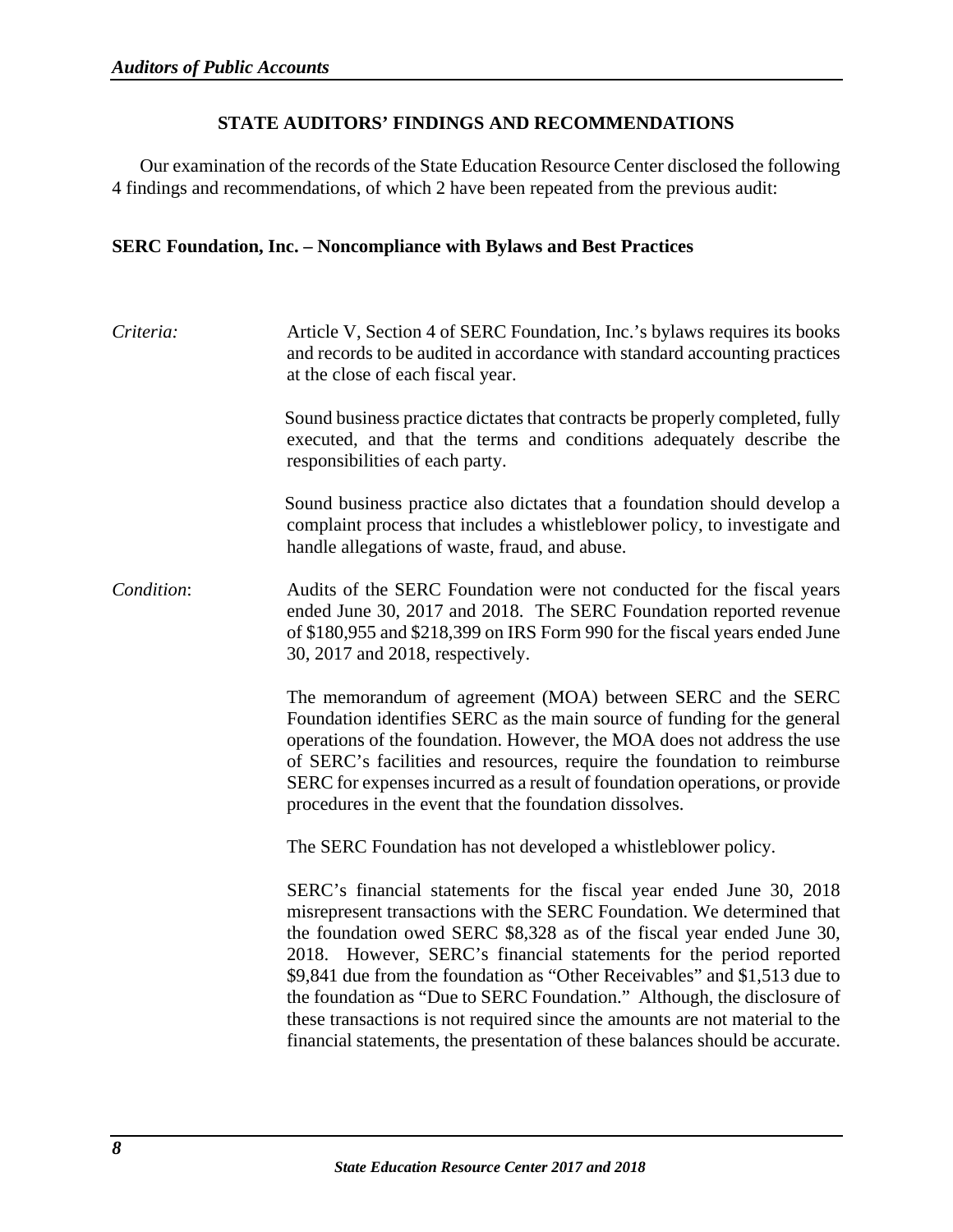|                             | The SERC Foundation's board of directors approved the foundation as a<br>pass-through entity without established policies and procedures.<br>Furthermore, the \$25,000 passed-through the foundation was not reported<br>on its IRS Form 990.                                                                                                               |
|-----------------------------|-------------------------------------------------------------------------------------------------------------------------------------------------------------------------------------------------------------------------------------------------------------------------------------------------------------------------------------------------------------|
| <i>Effect:</i>              | In the absence of required audits, there is reduced assurance for donors and<br>other interested parties that the foundation has properly administered and<br>used its funds for their intended purpose.                                                                                                                                                    |
|                             | Transactions may not be accounted for properly due to the MOA not<br>adequately defining the responsibilities of each party.                                                                                                                                                                                                                                |
|                             | Members of the organization may be reluctant to report fraud, waste, or<br>abuse without established whistleblower protection.                                                                                                                                                                                                                              |
|                             | The relationship and the nature of the transactions between SERC and the<br>foundation are unclear to financial statements users when the presentation<br>is inaccurate.                                                                                                                                                                                    |
|                             | Transactions may not be accounted for properly due to a lack of policies<br>and procedures for use of the foundation as a pass-through.                                                                                                                                                                                                                     |
| Cause:                      | SERC did not consider implementing the established best practices when<br>creating the foundation.                                                                                                                                                                                                                                                          |
|                             | SERC did not always use the appropriate accounts for transactions between<br>the entities.                                                                                                                                                                                                                                                                  |
|                             | The SERC Foundation board of directors was presented with an<br>opportunity to collect an administrative fee for the use of the foundation as<br>a pass-through entity and did not have adequate time to establish policies<br>and procedures before entering into the agreement.                                                                           |
| <b>Prior Audit Finding:</b> | This finding has not been previously reported.                                                                                                                                                                                                                                                                                                              |
| Recommendation:             | The State Education Resource Center should ensure that the SERC<br>Foundation complies with its bylaws and implements policies and<br>consistent<br>with<br>established<br>procedures<br>best<br>practices.<br>(See<br>Recommendation 1.)                                                                                                                   |
| <b>Agency Response:</b>     | "While the State Education Resource Center (SERC) questions whether<br>the State auditor has purview over a separate non-profit entity of this<br>particular quasi-public entity, the agency does acknowledge the<br>recommendations as best practice guidance. SERC and the SERC<br>Foundation have implemented multiple changes, both prior to this audit |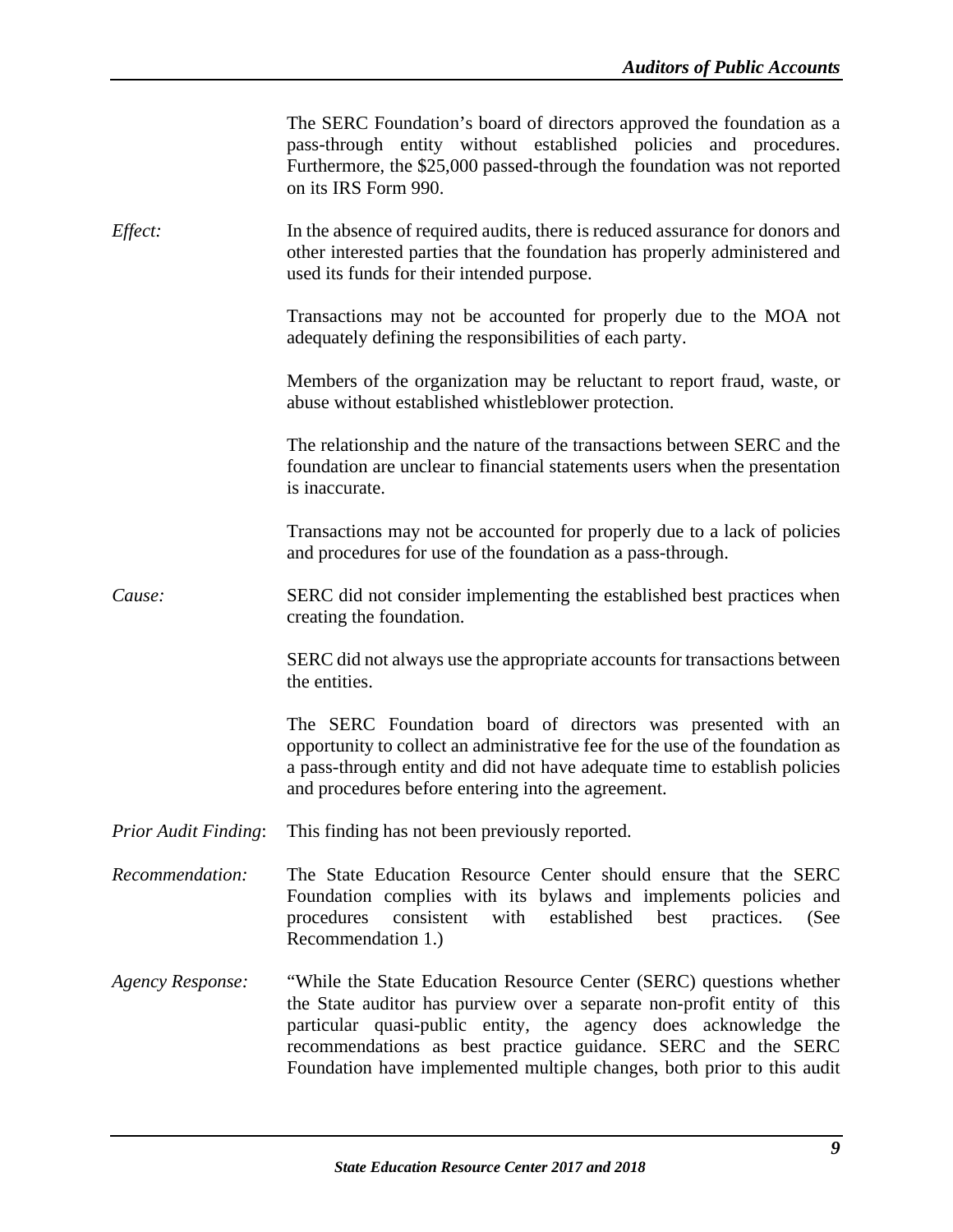and since, in order to improve the policies, practices and internal control mechanisms of both entities."

## <span id="page-12-0"></span>**Generous Mileage Reimbursement Claims for Teleworkers**

| Background: | The Department of Administrative Services' General Letters No. 32 -<br>Telecommuting Guidelines and General Letter No. 115 - Policy for Motor<br>Vehicles Used for State Business contain the state's policies related to<br>mileage reimbursement for state employees who telework. The policies<br>allow telecommuting employees to receive reimbursement for travel to<br>locations other than their official duty station, less their normal round-trip<br>commute from home to their official duty station, when using a personally<br>owned vehicle on official state business. |
|-------------|---------------------------------------------------------------------------------------------------------------------------------------------------------------------------------------------------------------------------------------------------------------------------------------------------------------------------------------------------------------------------------------------------------------------------------------------------------------------------------------------------------------------------------------------------------------------------------------|
|             | The State Education Resource Center (SERC), as a quasi-public agency,<br>should consider generally accepted public policies when creating or<br>modifying its policies.                                                                                                                                                                                                                                                                                                                                                                                                               |
| Criteria:   | Section $10-357b(a)(5)(B)$ of the General Statutes authorizes SERC to<br>establish all necessary or appropriate personnel practices and policies,<br>including those relating to hiring, promotion, compensation, retirement<br>and collective bargaining.                                                                                                                                                                                                                                                                                                                            |
| Condition:  | SERC's telework policy allowed employee mileage reimbursement claims<br>that are more generous than generally accepted public policy. SERC's<br>policy allowed teleworkers to receive mileage reimbursement for work-<br>related travel between their telework location and destination without<br>deducting the normal round-trip commute. Travel between SERC and the<br>telework location is not eligible for mileage reimbursement.                                                                                                                                               |
|             | SERC modified its mileage reimbursement policy after we brought this to<br>its attention. The new policy, approved by the board of directors effective<br>July 1, 2020, is consistent with generally accepted public policy.                                                                                                                                                                                                                                                                                                                                                          |
| Context:    | Our review noted two instances in which SERC reimbursed an employee<br>for more than 120 round-trip miles for travel from their telework location<br>to destinations that are approximately 4 and 20 round-trip miles from<br>SERC, respectively.                                                                                                                                                                                                                                                                                                                                     |
| Effect:     | SERC employees who telework received mileage reimbursement amounts<br>that were more generous than established public policy.                                                                                                                                                                                                                                                                                                                                                                                                                                                         |
| Cause:      | SERC created the telework policy based on legal counsel's interpretation<br>of federal and state labor requirements.                                                                                                                                                                                                                                                                                                                                                                                                                                                                  |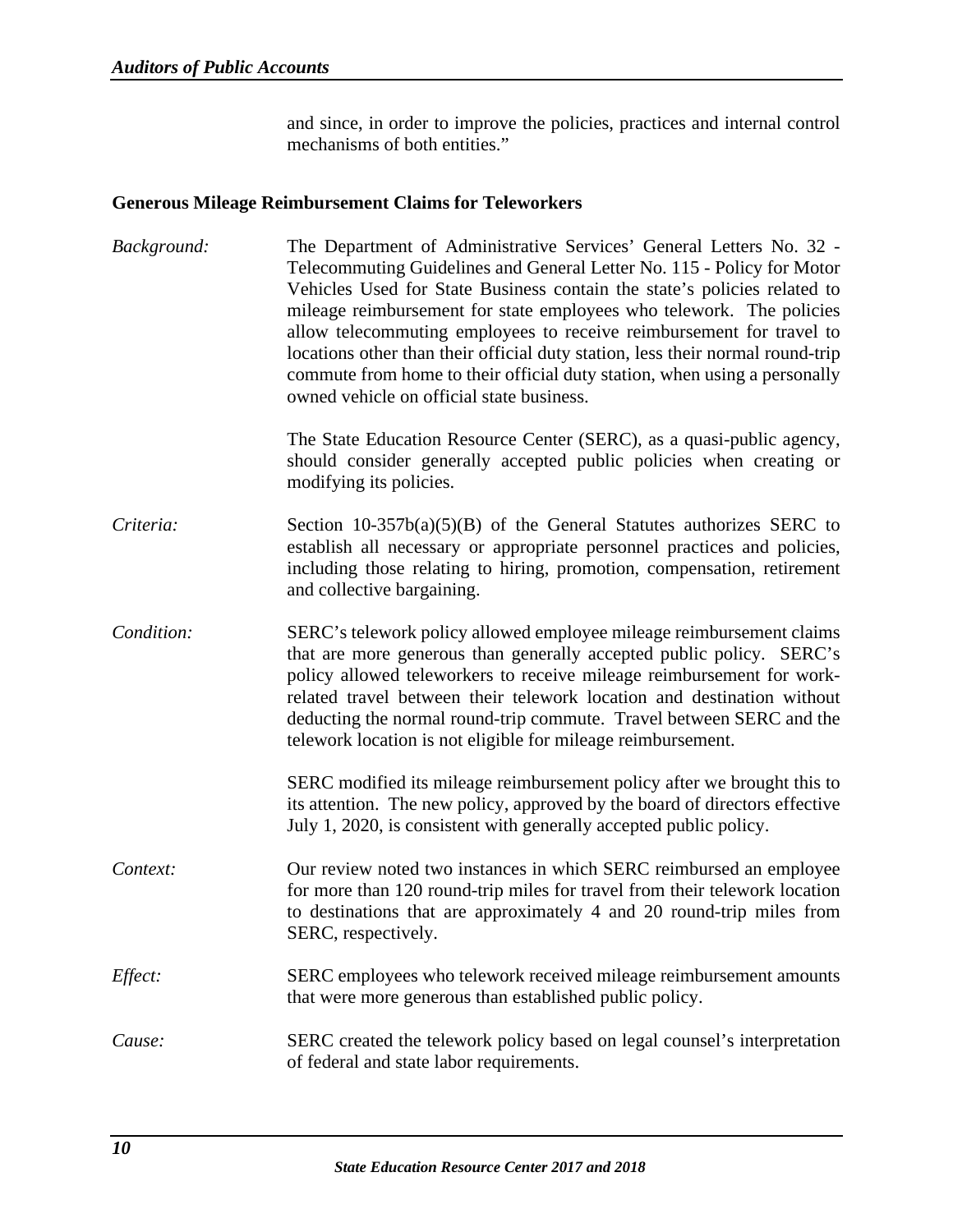*Prior Audit Finding:* This finding has not been previously reported.

- *Conclusion:* The State Education Resource Center modified its mileage reimbursement policy to be consistent with generally accepted public policy. The new policy was approved by the board of directors effective July 1, 2020.
- *Agency Response:* "The State Education Resource Center (SERC) does not concur with this finding because as indicated above, the agency as a quasi-public entity has the autonomy to establish personnel policies and practices as authorized by the General Statutes. The agency acted accordingly by considering various sources of guidance when establishing the Board approved policy in question. While the finding states an opinion that the policy is unreasonable it does not violate any required guidelines as SERC employees are not deemed to be employees of the State nor are they subject to these specific requirements. With that being stated, SERC is in the process of reviewing all of its policies and has since amended this particular mileage policy while taking this feedback into consideration."

#### <span id="page-13-0"></span>**Internal Control System and Governance Weaknesses**

| Criteria:  | Standards for Internal Control in the Federal Government, issued by the<br>United States Government Accountability Office, defines an internal<br>control system as a process effected by an entity's oversight body,<br>management, and other personnel that provides reasonable assurance that<br>the entity will achieve its objectives. Documentation of internal controls is<br>required for the effective design and implementation. |
|------------|--------------------------------------------------------------------------------------------------------------------------------------------------------------------------------------------------------------------------------------------------------------------------------------------------------------------------------------------------------------------------------------------------------------------------------------------|
|            | Section 10-357c of the General Statutes requires the State Education<br>Resource Center (SERC) board of directors to establish written procedures<br>that include adopting an annual budget.                                                                                                                                                                                                                                               |
|            | Section 1-123(a) of the General Statutes requires SERC to annually submit<br>a report to the Governor and the Auditors of Public Accounts that includes<br>specific information on the fiscal operations and personnel matters of the<br>center during the fiscal year.                                                                                                                                                                    |
|            | Section 10-357d of the General Statutes requires SERC to annually submit<br>a yearly budget, projected revenue statement, and financial audit to the<br>State Board of Education and the General Assembly.                                                                                                                                                                                                                                 |
| Condition: | SERC's board of directors did not approve fiscal policies necessary to meet<br>its internal control objectives, including procedures for adopting an annual<br>budget, as required by Section 10-357c of the General Statutes. SERC's<br>board of directors reviews and approves SERC's operational budget<br>annually.                                                                                                                    |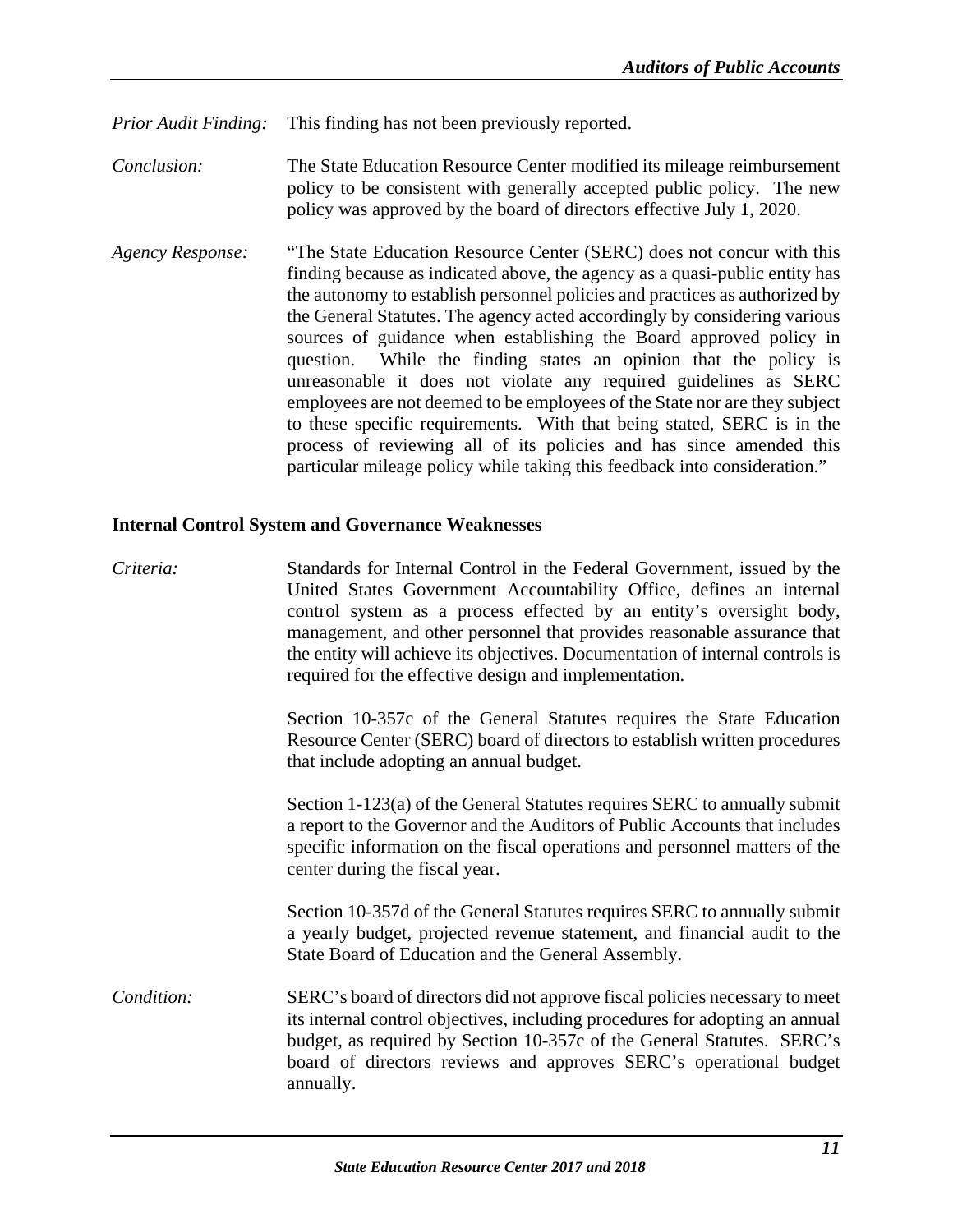|                         | SERC did not comply with the annual reporting requirements prescribed<br>in Sections 1-123(a) and 10-357d of the General Statutes.                                                                                                                                                                                                                                         |
|-------------------------|----------------------------------------------------------------------------------------------------------------------------------------------------------------------------------------------------------------------------------------------------------------------------------------------------------------------------------------------------------------------------|
| Effect:                 | Informal internal controls reduce the assurance that the entity will achieve<br>its objectives, and increases the risk of fraud, waste, and abuse.                                                                                                                                                                                                                         |
|                         | Lack of compliance with statutory reporting limits the state's monitoring<br>function over the quasi-public entity.                                                                                                                                                                                                                                                        |
| Cause:                  | SERC did not have an internal fiscal director until the beginning of fiscal<br>year 2018-2019, and lacked the necessary financial expertise to establish<br>an effective internal control system.                                                                                                                                                                          |
|                         | Since hiring a chief financial officer, SERC updated draft fiscal policies<br>and procedures to ensure compliance with state and federal requirements.<br>The board of directors approved policies and procedures regarding<br>purchasing, credit cards, bank reconciliations and the compilation and<br>submission of annual and quarterly fiscal year 2019-2020 reports. |
| Prior Audit Finding:    | This finding has been previously reported in the last audit report covering<br>the fiscal years ended June 30, 2015 to 2016.                                                                                                                                                                                                                                               |
| Recommendation:         | The State Education Resource Center should continue to develop a<br>comprehensive internal control system that is appropriately documented<br>and approved by its board of directors. The internal control system should<br>comply with the General Statutes and operational objectives of the agency.<br>(See Recommendation 2.)                                          |
| <b>Agency Response:</b> | "The State Education Resource Center (SERC) agrees with the finding and<br>the corresponding recommendation.<br>SERC has implemented several<br>internal control improvements and established multiple corresponding<br>Board approved policies in recent months and the process is ongoing to<br>ensure that compliance with the General Statutes is achieved."           |

# <span id="page-14-0"></span>**Ineffective Purchasing Internal Controls**

| Criteria:  | The State Education Resource Center established credit card procedures<br>that require the requestor and supervisor to approve individual<br>transactions. The executive director must then review and approve all<br>transactions and authorize payment of the monthly statements. |
|------------|-------------------------------------------------------------------------------------------------------------------------------------------------------------------------------------------------------------------------------------------------------------------------------------|
| Condition: | The executive director did not always review and approve credit card<br>statements prior to payment.                                                                                                                                                                                |
| Context:   | Our review of 10 of 24 monthly credit card statements during the audited<br>period, noted 6 instances in which the executive director approved credit                                                                                                                               |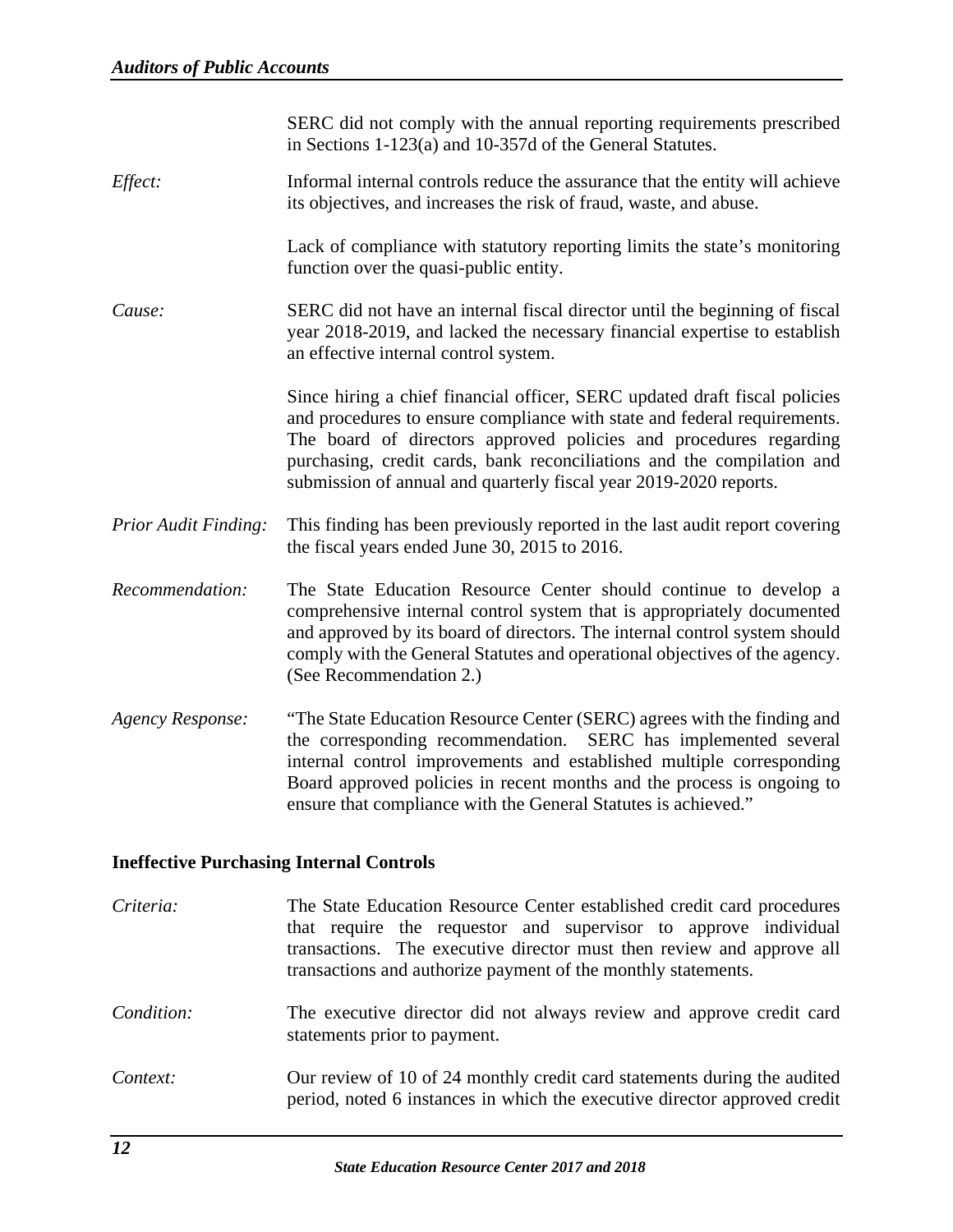card statements after they had been paid, and one instance in which the approval was not dated. The 7 monthly statements totaled \$31,066.

It should be noted that SERC updated its purchasing and credit card policies which should address the conditions in our report if properly implemented. The board of directors approved the policies in fiscal year 2019-2020.

- *Effect:* Untimely monitoring of credit card statements reduces the assurance that SERC detects inappropriate or fraudulent payments prior to payment.
- *Cause:* SERC pays their monthly credit card statement using automatic payments.
- *Prior Audit Finding:* This finding has been previously reported in the last audit report covering the fiscal years ended June 30, 2015 to 2016.
- *Recommendation:* The State Education Resource Center should implement the purchasing and credit card policies that are approved by the board of directors. (See Recommendation 3.)
- *Agency Response:* "The State Education Resource Center (SERC) acknowledges there may have been discrepancies regarding the timing of the executive director final review and approval of the monthly credit card statements. These timing discrepancies were generally due to coordination challenges as a result of the executive director's travel schedule and other commitments outside of the office at those particular times. The monthly statements were reconciled in a timely manner by the responsible fiscal staff prior to the statement payment being automatically executed by the bank. Additionally, each individual credit card transaction on the monthly statements had preapproval documentation (credit card purchase request form or purchase order) which was approved by the executive director prior to each transaction being executed.

As previously noted, the establishment of formal, written, Board approved credit card and purchasing policies and procedures has since taken place and further internal control policy development is ongoing."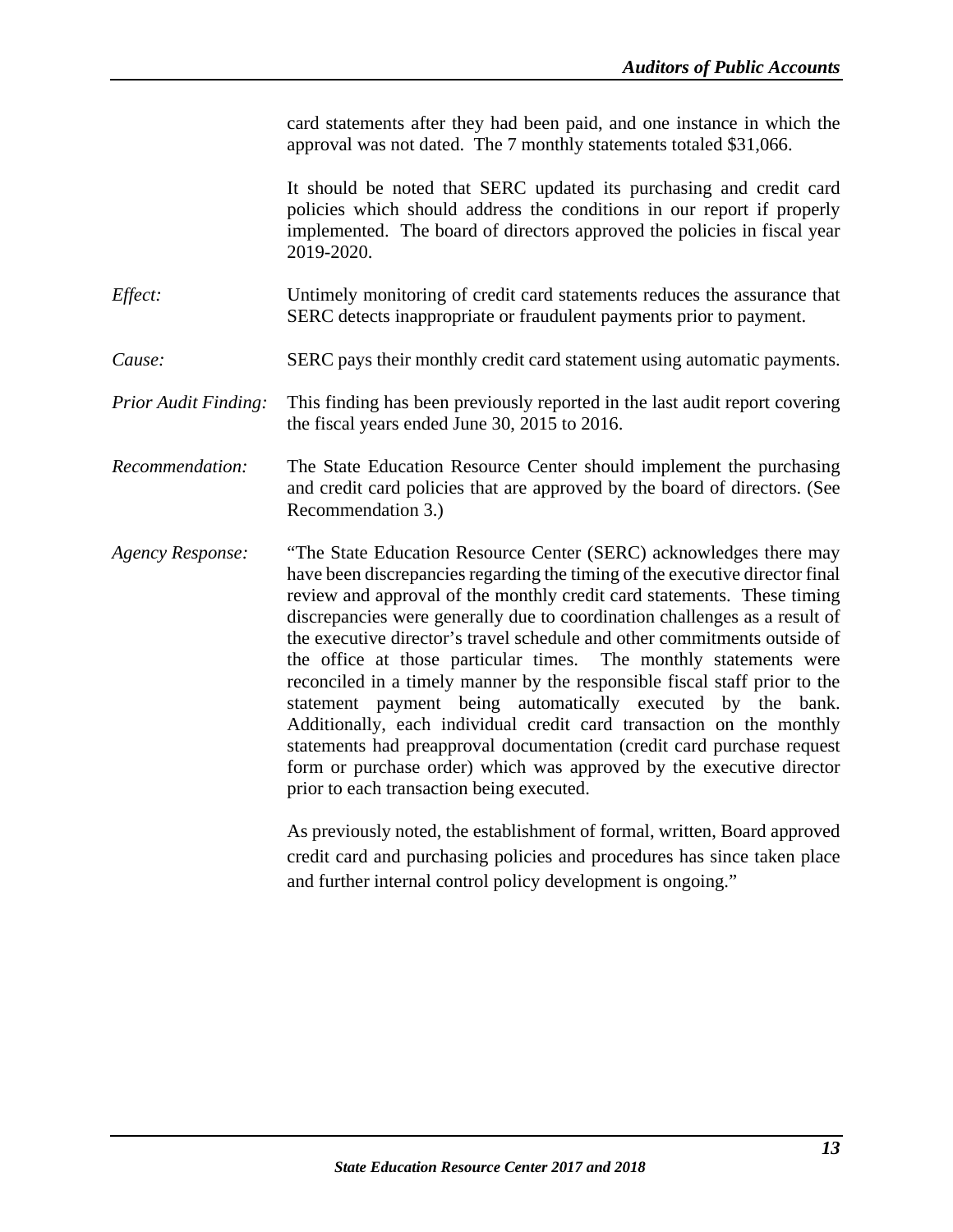# **RECOMMENDATIONS**

#### <span id="page-16-1"></span><span id="page-16-0"></span>**Status of Prior Audit Recommendations:**

Our prior audit report on the State Education Resource Center contained 4 recommendations. Two have been implemented or otherwise resolved and 2 have been repeated or restated with modifications during the current audit.

- The State Education Resource Center should develop a comprehensive internal control system that is appropriately documented and approved by the board of directors. The internal control system should comply with the General Statutes and operational objectives of the agency. Internal controls should also limit access rights within information systems to those employees who need the privileges and should define responsibilities of user account holders to those granted primary and alternate access rights. **This recommendation is being repeated with modifications. (See Recommendation 2.)**
- The State Education Resource Center should improve internal controls over purchasing cards by consistently applying internal controls to all divisions. The center should implement a monthly purchasing card log to adequately track and monitor card usage as required by the Department of Administrative Services Agency Purchasing Card Coordination Manual. **This recommendation is being repeated with modifications. (See Recommendation 3.)**
- The State Education Resource Center should improve internal controls by establishing procedures for commitment authorizations and requiring that purchase orders and leases be properly approved and monitored for commitment amounts. **This recommendation has been resolved.**
- The State Education Resource Center should improve internal controls by requiring that all journal vouchers be supported with underlying documentation and that any calculation be properly maintained to ensure accuracy. **This recommendation has been resolved.**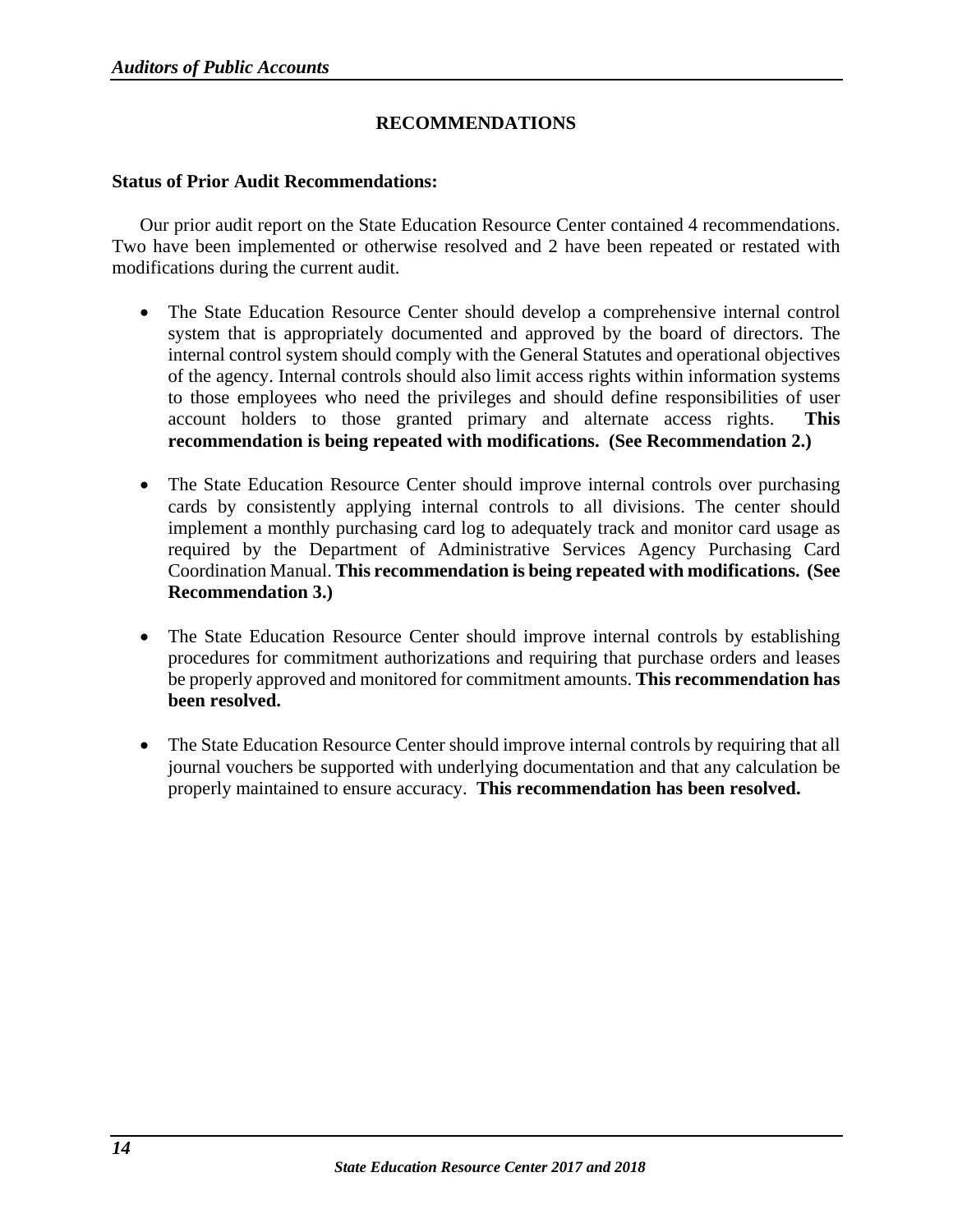## <span id="page-17-0"></span>**Current Audit Recommendations:**

**1. The State Education Resource Center should ensure that the SERC Foundation complies with its bylaws and implements policies and procedures consistent with established best practices.**

Comment:

The SERC Foundation did not have audits conducted nor develop a whistleblower policy. The agreement between SERC and its foundation is not consistent with established best practices, and there was inconsistent accounting for transactions between the entities. Additionally, the SERC Foundation was used as a pass-through agency without established policies and procedures.

**2. The State Education Resource Center should continue to develop a comprehensive internal control system that is appropriately documented and approved by its board of directors. The internal control system should comply with the General Statutes and operational objectives of the agency.**

Comment:

SERC's board of directors did not approve fiscal policies necessary to meet its internal control objectives, and SERC did not comply with annual reporting requirements.

**3. The State Education Resource Center should implement the purchasing and credit card policies that are approved by the board of directors.**

Comment:

The executive director did not always review and approve credit card statements prior to payment.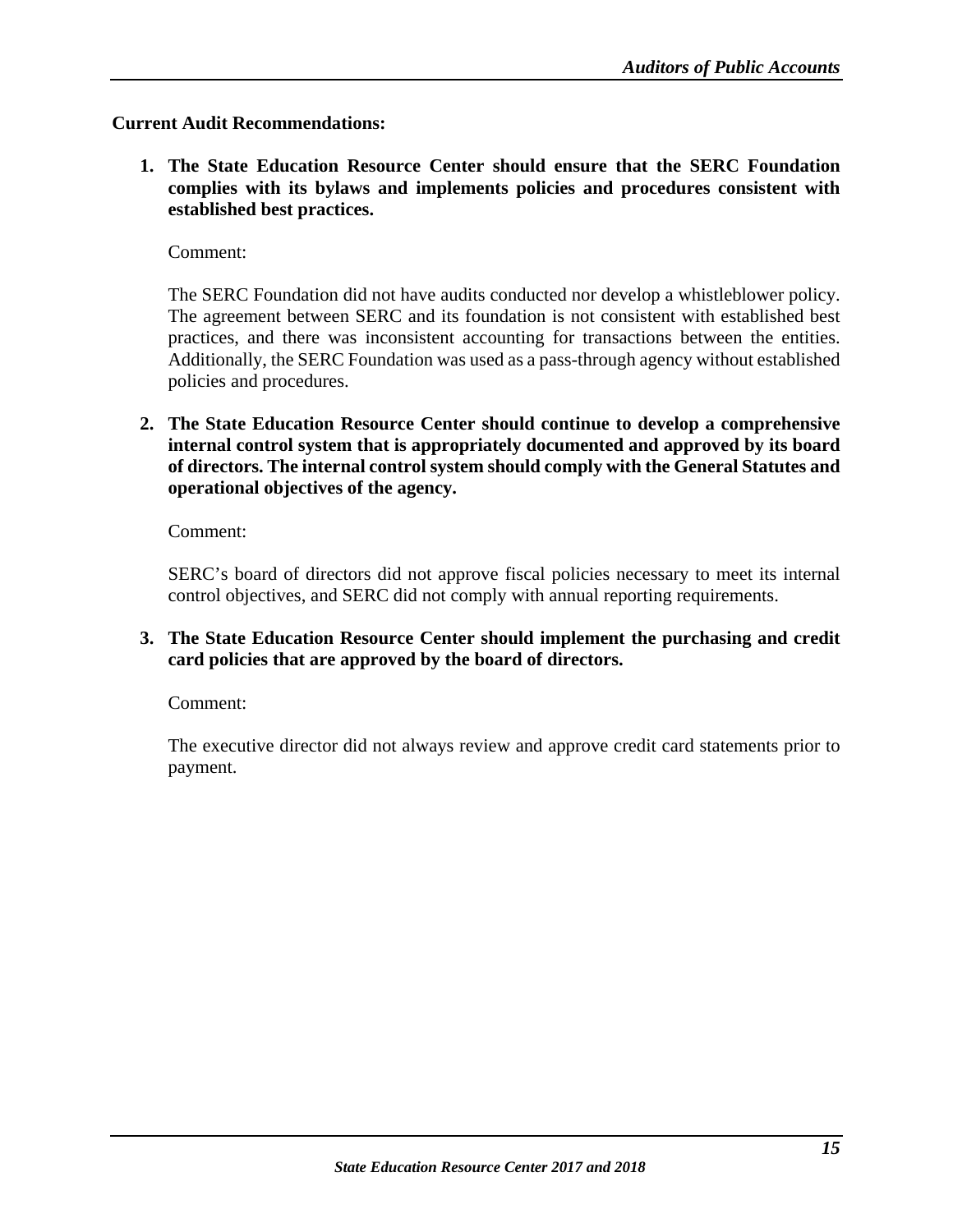# **ACKNOWLEDGMENTS**

<span id="page-18-0"></span>The Auditors of Public Accounts would like to recognize the auditors who contributed to this report:

Chris DiDomizio Shirley Huang Jaimey Makie